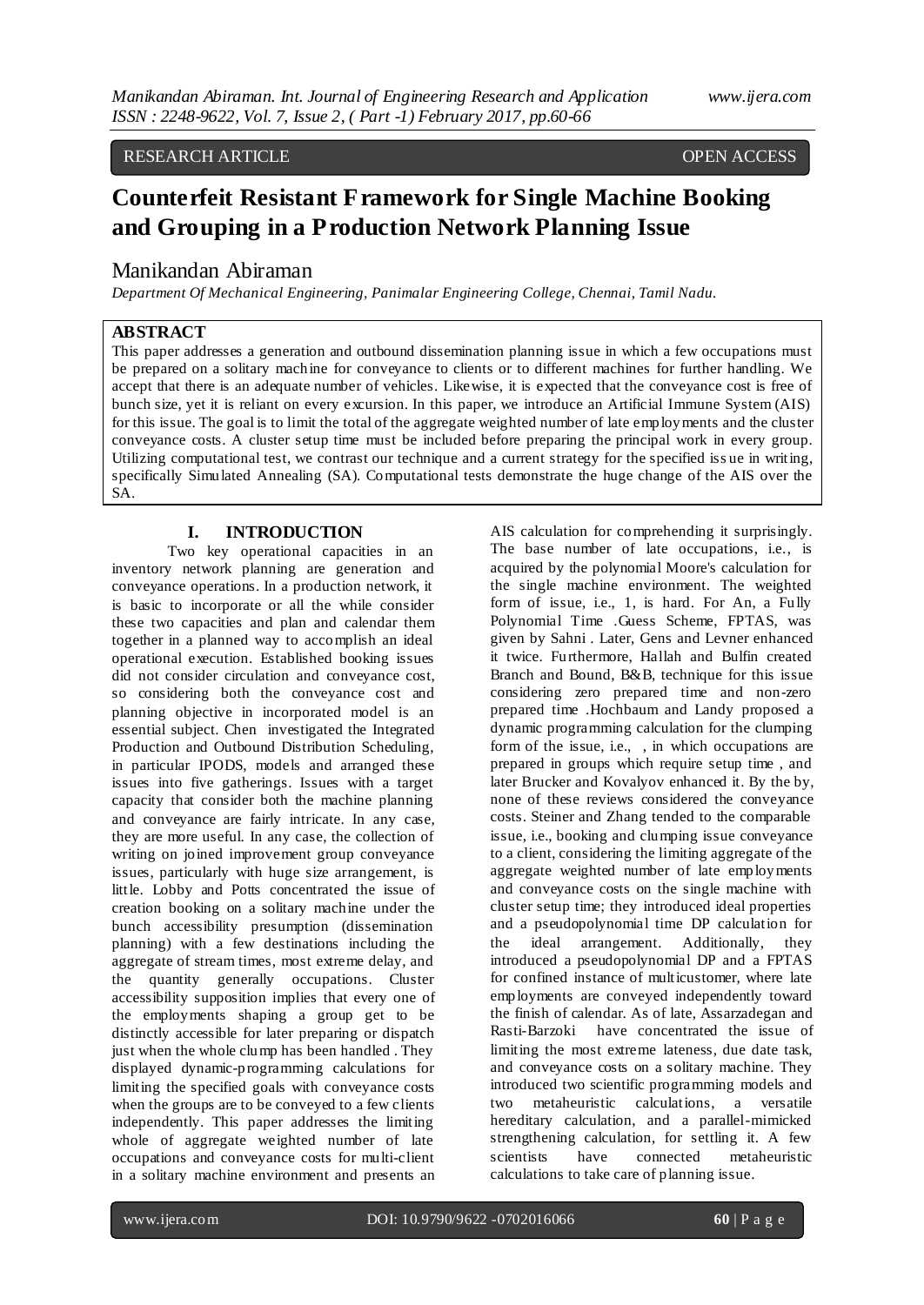In this exploration, we exhibit an AIS technique for this issue and contrast it and SA and MINLP approaches presented by Mazdeh et al. utilizing computational test is representation of our issues with respect to documentation that Chen presented for these sorts of issues. This documentation implies that there is the single machine for handling occupations with group setup time, and adequate vehicle by boundless limit and coordinating conveyance technique for sending the bunches to clients. Coordinating conveyance technique implies that requests are transmitted to every client without the steering issue is the aggregate weighted number of late employments and is the aggregate conveyance costs where and are conveyance costs unit and the quantity of clumps for every client, individually. Chen displayed a vital audit on the writing with respect to coordinated generation and dissemination planning models. Thus, we don't broadly expound.

Whatever remains of this paper is sorted out as takes after: Section 2 contains the issue definition. AIS structure and our proposed calculations are given in area 3. Area 4 portrays and breaks down the computational outcomes. Furthermore, the last area contains our decisions.

# **II. NOTATIONS AND PROBLEM DEFINITION**

**2-1. Notations**

Indexes

Job index Customer index

Parameters:

Number of jobs

Number of customers

Batch setup time for jobs belong to customer

Processing time of job

Due date of job Weight of job

Delivery costs for sending batch to customer Decision variables:

One if job be tardy and zero otherwise Number of batches for customer Immune system notations:

Number of iteration in local search Population size Local optimum factor in iteration Mutation rate Affinity value of antibody Control factor of decay

#### **2-2. Problem definition**

There are clients and one producer in which every client orders employments to the maker and is the quantity of occupations. No occupation can be acquired. Every occupation has an imperative coefficient. It is expected that employments require one operation and maker does it by a solitary machine, with preparing time. The

due date of occupation is. Occupations are prepared and sent in groups to every client. A clump can contain employments just for a similar client. This suspicion is regular in writing for instance observe. We accept that every cluster has a sequence independent-group setup time. There is an adequate number of vehicles, and the conveyance cost is autonomous of bunch size, and it is appeared by for client for each trip. The quantity of groups for client is spoken to by which is a choice variable. The goal is to limit the total of the aggregate weighted number of late employments and conveyance costs. In this way, as specified prior, this issue can be appeared by 1.

# **III. ARTIFICIAL IMMUNE SYSTEM**

The resistant framework is a data handling and self-learning framework that offers motivation to outline AIS. In the most recent decade, the<br>invulnerable framework has drawn huge framework has drawn huge consideration as a potential wellspring of motivation for novel ways to deal with take care of complex computational issues. A few scientists utilized the AIS to tackle the booking class issues. In this paper, a metaheuristic calculation in light of AIS interestingly is utilized to limit the aggregate weighted number of late employments and conveyance costs in two-level inventory network. There are a few insusceptible calculations, for example, negative choice calculation, clonal determination calculation, and manufactured resistant systems. In this paper, arrangement method depends on the clonal choice calculation, in which just the most elevated fondness antibodies multiply. So as to comprehend the AIS, some preparatory natural terms are required to be portrayed.

**Immune cells:** B-cells and T-cells are the two fundamental gatherings of invulnerable cells. These cells help perceive a practically boundless scope of against genic examples.

**Antigens (Ag**): These are sickness creating components that are partitioned into two sorts of antigens: self and non-self. Non-self-antigens are sickness bringing on components, while selfantigens are innocuous to the body.

**Anti bodies (Ab):** It is a particle delivered by a Bcell because of an antigen and has the specific property of joining particularly with the antigen, which incited its arrangement.

In the organic procedure, when an antigen contacts with the insusceptible framework, it discharges an arrangement of B-cells, introduce in the immunological memory, with the capacity of recognizing and disposing of the antigens. Those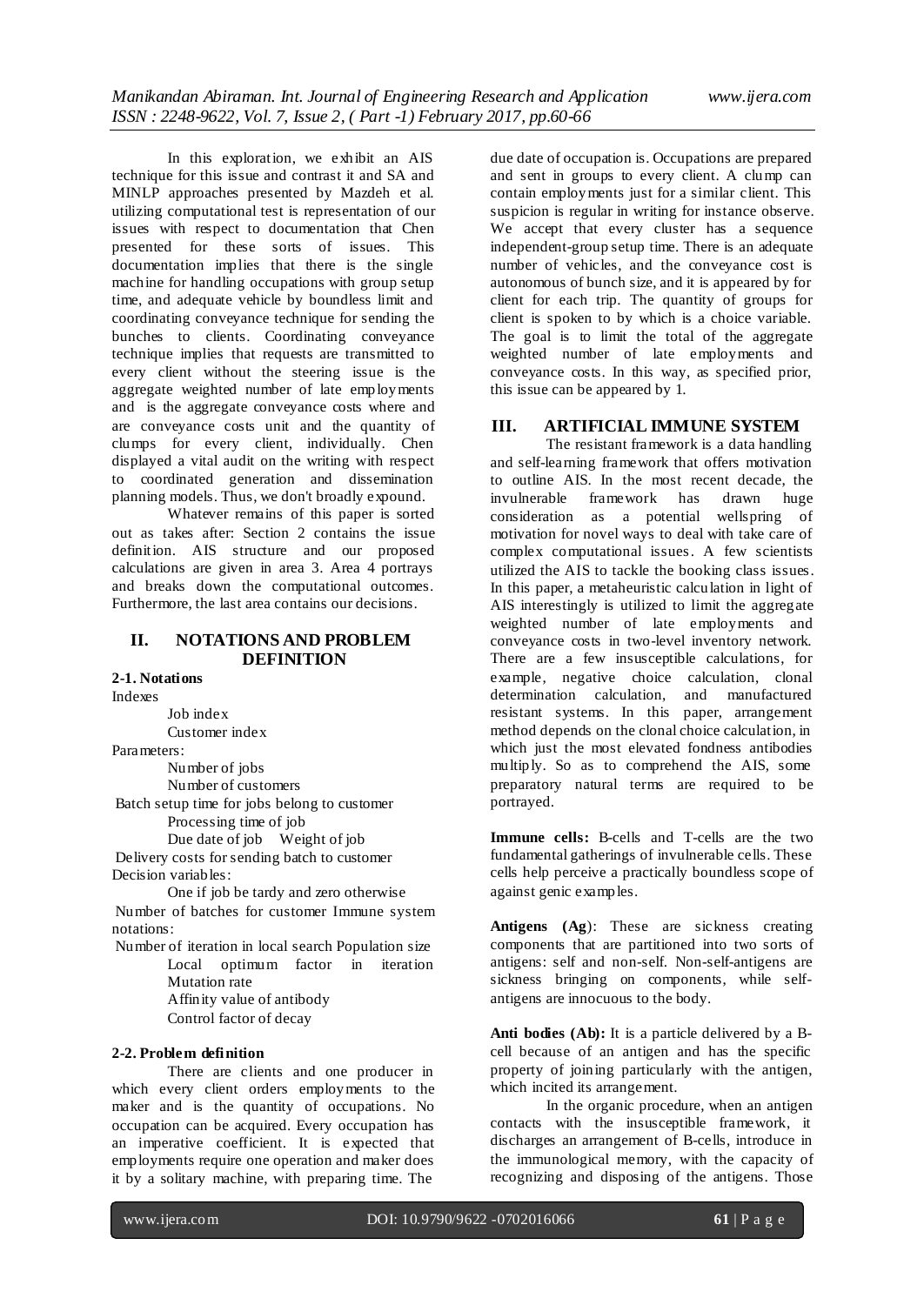B-cells that perceive the antigens with a negligible partiality are decided for cloning and the quantity of clones of a specific cell is characterized by its antigen proclivity. The cells experience substantial hypermutation after the cloning procedure with a specific end goal to attempt to kill the antigen. The cloning and change procedures are rehashed until the antigen is wiped out. At last, the cells with the most astounding proclivity are incorporated into the immunological memory. Hypermutation and receptor altering are two essential attributes of the safe framework. They help in the development of the descendants, as antibodies present in memory reaction must have a higher liking than those in the prior essential reaction. Hypermutation is like the transformation administrator of the hereditary calculation. The distinction lies in the rate of adjustment that relies on upon the antigenic proclivity.

When all is said in done, the antibodies with lower antigenic liking are hypermutated at a higher rate when contrasted with the antibodies with higher antigenic fondness. This marvel is known as receptor altering, which administers the hypermutation. The primary errand of hypermutation is to direct toward nearby ideal,

though receptor altering gets away from the neighborhood optima.

In whatever is left of this segment, our AIS properties are presented in detail.

#### **3-1.Encoding schema**

In the proposed calculation, a counter acting agent incorporates a few qualities, with the end goal that every quality demonstrates the bunch number of every occupation. This encoding plan is appeared in Figure 1. This Figure demonstrates that occupation 1 puts in bunch 5, work 2 puts in clump 2, and alternate employments in the comparative way. As specified some time recently, proposed recreated tempering calculation to tackle this issue. In their calculation, arrangements are encoded by a grid delineated in Figure 2 where the lines speak to the bunches and the segments speak to the clients. For example, if the component in line 2 and segment  $\overline{1}$  is one, the main request of client  $1$  is appointed to clump 2. Along these lines, for every arrangement, a network is framed with components, though base on our encoding, for every arrangement, a cluster is shaped with components.

| v<br>υυ.<br>ັ   |   | - | سه | ٮ | 6 |                               | с |  |
|-----------------|---|---|----|---|---|-------------------------------|---|--|
| -----<br>$\sim$ | - |   |    |   | ب | -<br>$\overline{\phantom{0}}$ |   |  |

### **3-2. Affinity Calculation**

In the proposed calculation, it is expected to ascertain liking of antibodies. Since the objective is to limit the target work and the proclivity esteem ought to be augmented in the AIS calculations, the less target work esteem is considered as the liking esteem

#### **3-3. The proposed algorithm:**

The main framework of the proposed algorithm is described as follows:

- 1. Initialization.
- 2. **While** (has not met stop criterion) **do**
- 3. Local search.
- 4. Proliferation.
- 5. Hypermutation.
- 6. New generation.
- 7. **End.**

#### **I. Initialization**

In this stage, an irregular beginning populace of size is made. For every counter acting agent, the estimation of every quality is resolved haphazardly in the range 1, in which the estimation of every quality is exceptional. In this paper, with the assistance of starting examination, the extent of populace ( ) is viewed as equivalent to 12.

#### **II. Local search**

For every counter acting agent, the accompanying procedure is done circumstances:

One quality is chosen haphazardly. At that point, the estimation of this quality that speaks to the related group is changed to another cluster that incorporates either no employment or alternate occupations of the client of that quality; subsequently, the new arrangement is shaped. At that point, the fondness estimation of the new arrangement is computed. In the event that the blown condition is fulfilled, the counter acting agent will be supplanted by the new arrangement.  $\Box$ (1)

Where is the partiality estimation of immune response, is the proclivity estimation of the new arrangement, and is the neighborhood ideal calculate the emphasis. This variable prompts to escape calculation from neighborhood ideal. At to start with, esteem is equivalent to zero; when the best arrangement is not enhanced in three back to back cycles, surprisingly, its esteem will be equivalent to beginning quality. In every emphasis, esteem is diminished base on condition (2) as takes after: \_\_\_\_\_\_\_\_\_\_\_\_\_\_\_\_\_\_(2)

Where is the neighborhood ideal calculate emphasis 1, is the nearby ideal figure cycle,  $\alpha$  is the underlying estimation of neighborhood ideal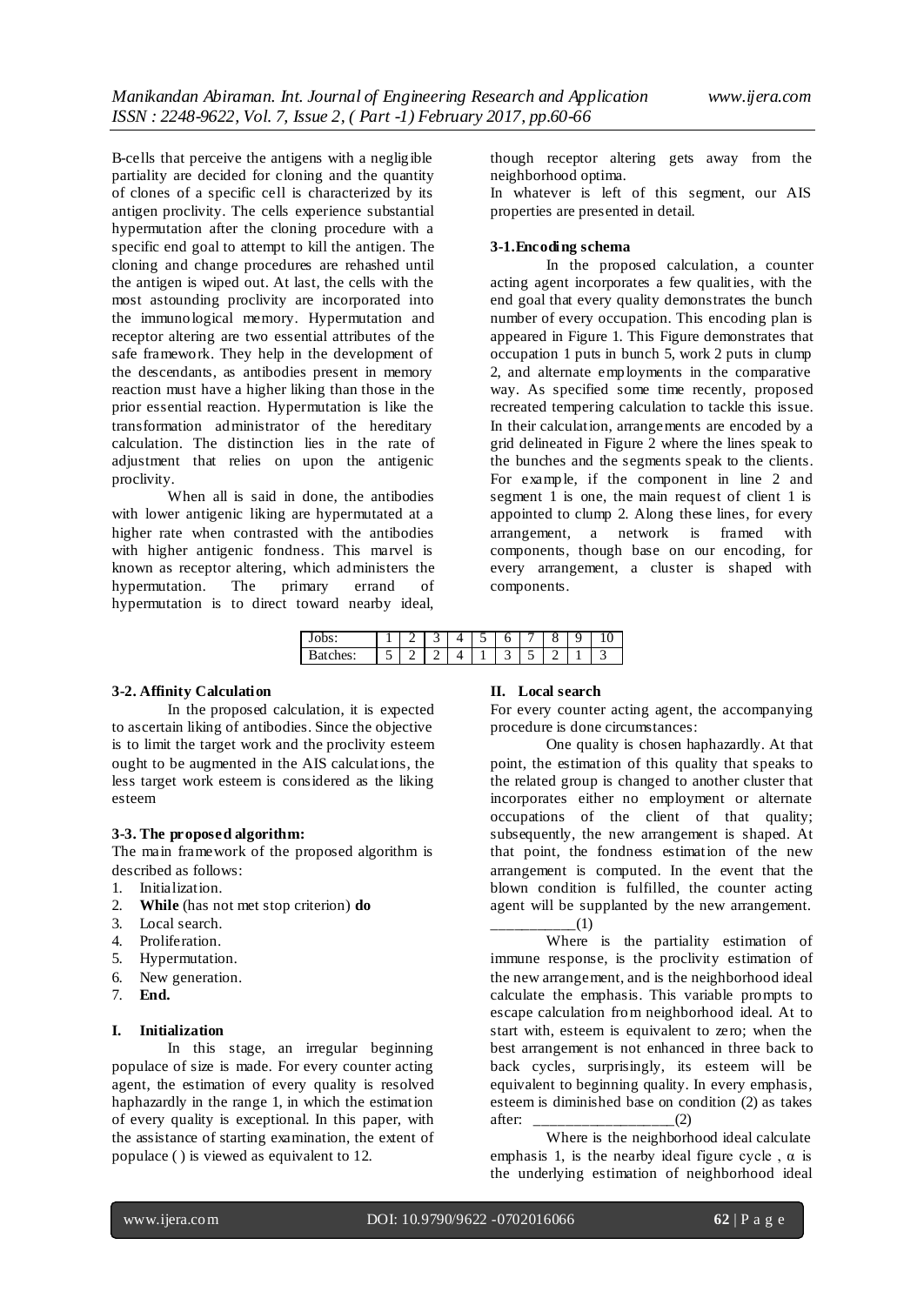variable, is the quantity of cycle, and is the cycle that the estimation of neighborhood ideal element will be equivalent to introductory incentive surprisingly.

With this condition, the estimation of nearby ideal calculate the last cycle will be equivalent to zero. Subsequently, the assorted qualities in the essential cycles is more prominent than the last emphasess. In this paper, with the assistance of introductory examination, the estimations of and are viewed as equivalent to 0.005 and 80, individually.

#### **III. Multiplication**

In this procedure, a few clones are created from every counter acting agent. As in Reisi and Moslehi, the accompanying condition is utilized to compute the quantity of clones that every immune<br>response produces.  $(3)$ response produces.\_\_\_\_\_\_\_\_\_\_\_\_\_\_\_\_\_(3)

Where is the quantity of clones, is the measure of the underlying populace, and is the aggregate likelihood of the counter acting agent. For every counter acting agent, is gotten by isolating its fondness esteem by the whole of all the immunizer affinities.

#### **IV. Hypermutation**

After the expansion organize, the change administrator is performed for every clone. In transformation method, one quality is chosen arbitrarily. At that point, the estimation of this quality that speaks to its cluster is changed to another clump that incorporates either no employment or alternate occupations of the client of that quality. the transformation rate of every clone is figured in light of the accompanying condition:

 $exp$  (4)

#### **V. New populace**

After the hypermutation procedure is done and the liking of the hypermutated arrangements are computed, select the settled number of best immune response for the people to come. In this paper, in light of beginning investigation, is viewed as equivalent to 40% of PS

#### **VI. Stop basis**

Utilizing computational pre-test, the stop basis is considered as takes after: if the best arrangement is not enhanced after five back to back emphasess or after an aggregate number of 200 cycles, the calculation will be halted

#### **IV. COMPUTATIONAL RESULTS**

In this area, with a specific end goal to assess the execution of AIS, both the little and medium-measure issues are considered. The AIS and SA calculations were coded utilizing Matlab 2009 and keep running on a PC with a 2.93 GHz CPU and a 2.00 GB RAM. The MINLP model was coded in GAMS and illuminated by BONMIN solver, on the grounds that our pre-test demonstrates BONMIN is the most effective solver for tackling the said issue. In little and mediummeasure issues, we have contrasted aftereffects of the proposed calculation and MINLP and SA, individually. The points of interest will be given in the accompanying related subsections.

#### **4-1. Issues with,**

The quantity of employments in little estimated issues was set 4,7,10. The quantity of clients for each was characterized by a uniform conveyance in the interim 1,. Preparing times, group setup times, and occupation weights were haphazardly created whole numbers from the uniform dissemination characterized on 1100, 0  $0.5$  and 1 100, individually. In light of the cluster conveyance costs values, we produced two classes of issues, in particular An and B, for every given number of the employment. For class An and class B, the interims that the conveyance expenses were produced haphazardly are 0 and 0 10,

individually. For every class, we produced three subclasses, to be specific 1, 2, and 3, in light of the due dates values; along these lines, we have six gatherings, in particular A-1, B-1, A-2, B-2, A-3, B-3. For gatherings (A-1, B-1), (A-2, B-2), and (A-3, B-3), the interims that the due dates qualities were produced haphazardly are  $0 \quad 0.5$ ,  $0 \quad \text{and} \quad 0$ 5̅, separately.

For every employment number in every gathering, 10 issues were created arbitrarily. Subsequently, absolutely 180 (3\*2\*3\*10) issues in little measured issues were being created and unraveled. A 300-second time requirement was considered, and if the issue couldn't be understood with respect to this limitation, then the technique would never again be utilized for that issue. The aftereffects of the analysis for little measured issues are appeared in Table 1. Segment "Number of the arrangement in which" of Table 1 demonstrates that for all issues, AIS has delivered target work, i.e., add up to cost, less or equivalent to MINLP show. In detail, AIS has delivered target esteem the same as MINLP for 67.22% of issues and completely a superior outcome for 32.78% of issues.

In issues with four occupations, both MINLP model and AIS calculation have found the ideal answer for all issues in every gathering, except the normal run time of AIS calculation is littler than the normal run time of MINLP model for every gathering of four jobs. The normal run time of issues with 4 is 0.38 second and 32.26 seconds for AIS and MINLP demonstrate,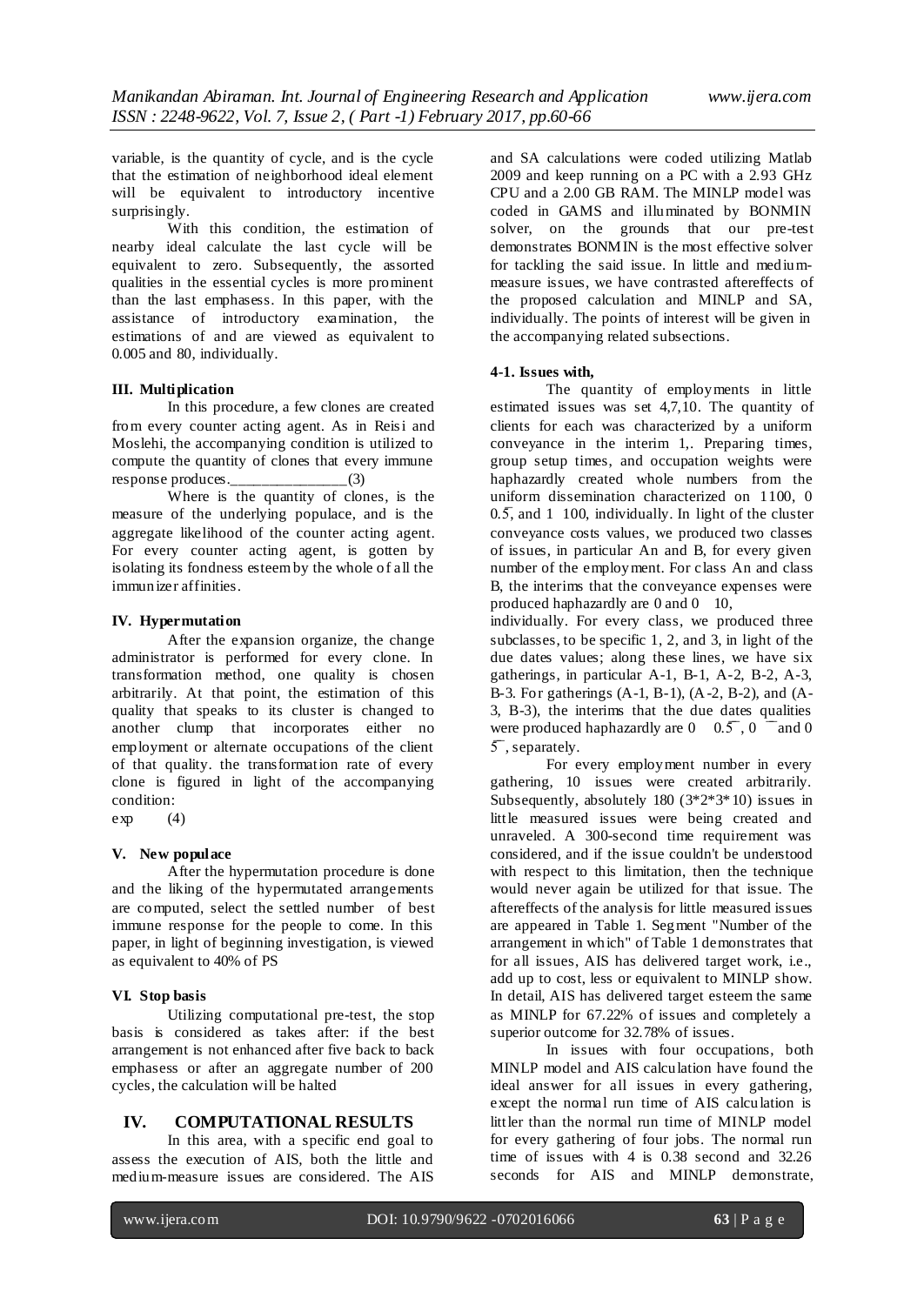individually. In issues with 7 and 10 occupations, the normal of deviation in A-3 is littler than A-2 and is littler than A-1 in A-2. This implies as the due dates diminish the distinction amongst AIS and MINLP, target work increments. What's more, the

normal of deviation in B-1 is littler than A-1; in B-2, is littler than A-2; in B-3, is littler than A-3. In this way, as conveyance costs diminish the contrast amongst AIS and MINLP, target work increments.

| Delivery Due Date Number of the solution in which Ave. of CPU time (s) Costs |                 |                                                                                                                           |  |                                                                               |              |            |  |  |  |  |
|------------------------------------------------------------------------------|-----------------|---------------------------------------------------------------------------------------------------------------------------|--|-------------------------------------------------------------------------------|--------------|------------|--|--|--|--|
| C classes                                                                    | <b>Subclass</b> | AIS <minlp< td=""><td></td><td>AIS=MINLP   MINLP<ais< td=""><td><b>MINLP</b></td><td><b>AIS</b></td></ais<></td></minlp<> |  | AIS=MINLP   MINLP <ais< td=""><td><b>MINLP</b></td><td><b>AIS</b></td></ais<> | <b>MINLP</b> | <b>AIS</b> |  |  |  |  |
|                                                                              |                 |                                                                                                                           |  |                                                                               | 48.04        | 0.39       |  |  |  |  |
|                                                                              |                 |                                                                                                                           |  |                                                                               | 41.87        | 0.37       |  |  |  |  |
|                                                                              |                 |                                                                                                                           |  |                                                                               | 7.67         | 0.37       |  |  |  |  |
|                                                                              |                 |                                                                                                                           |  |                                                                               | 30.78        | 0.36       |  |  |  |  |
|                                                                              |                 |                                                                                                                           |  |                                                                               | 50.45        | 0.36       |  |  |  |  |

|    | C classes | Subclass | AIS <minlp*< td=""><td></td><td><math>AIS=MINLP</math>   MINLP&lt;<math>AIS</math></td><td><b>MINLP</b></td><td>AIS</td></minlp*<> |    | $AIS=MINLP$   MINLP< $AIS$ | <b>MINLP</b> | AIS  |
|----|-----------|----------|------------------------------------------------------------------------------------------------------------------------------------|----|----------------------------|--------------|------|
|    |           | 3        | $\Omega$                                                                                                                           | 10 | $\Omega$                   | 14.76        | 0.41 |
|    |           |          | 8                                                                                                                                  |    |                            |              |      |
|    | A         |          | 6                                                                                                                                  |    |                            |              |      |
|    |           |          |                                                                                                                                    | 10 |                            |              |      |
|    |           |          |                                                                                                                                    |    |                            |              |      |
|    | B         |          | 4                                                                                                                                  | h  |                            |              |      |
|    |           |          |                                                                                                                                    | 10 |                            |              |      |
|    |           |          | 9                                                                                                                                  |    |                            |              |      |
|    | A         |          | 10                                                                                                                                 |    |                            |              |      |
|    |           |          |                                                                                                                                    |    |                            |              |      |
|    |           |          |                                                                                                                                    |    |                            |              |      |
| 10 | B         |          | 8                                                                                                                                  |    |                            |              |      |
|    |           |          |                                                                                                                                    |    |                            |              |      |

Cost

\*AIS<MINLP implies that AIS has a superior outcome (less aggregate cost) than MINLP

-

Since a few issues have not been illuminated inside 300 seconds by GAMS, the st. of CPU time couldn't figured for them

#### **4-2. Issues with**

In this area, we have thought about consequences of our proposed calculation, i.e., AIS, with SA proposed by in medium-sized issues. The quantity of employments in medium-sized issues was set 50,80,110,140. All parameters were

produced like the past, however the quantity of issues for every occupation number in every gathering was set 20; consequently, absolutely 480 (4\*2\*3\*20) issues in medium-sized issues were created. Table 2 demonstrates the aftereffect of the computational test for this issues.

**Tab. 2.** The result of experiment in medium-sized problems, comparing AIS with SA Delivery Costs Due Date Number of the solution in which Ave. of CPU time (s) (%) (%)

|    | Classes |   | AIS <sa< th=""><th><math>AIS = SA</math></th><th><math>S_{A &lt; AIS}</math></th><th><b>SA</b></th><th>AIS</th><th>Avg.</th><th>max</th><th>Avg.</th><th>max</th></sa<> | $AIS = SA$ | $S_{A < AIS}$ | <b>SA</b> | AIS    | Avg.   | max     | Avg.     | max      |
|----|---------|---|-------------------------------------------------------------------------------------------------------------------------------------------------------------------------|------------|---------------|-----------|--------|--------|---------|----------|----------|
| 50 | A       |   | 15                                                                                                                                                                      | $\Omega$   |               | 1.500     | 5.875  | 3.3568 | 18.676  | 0.674    | 5.877    |
|    | B       | 2 | 20                                                                                                                                                                      | 0          | 0             | 1.652     | 4.875  | 13.767 | 58.762  | 0.000    | 0.000    |
|    |         | 3 | 14                                                                                                                                                                      | 6          | 0             | 1.193     | 3.749  | 51.982 | 475.000 | 0.000    | 0.000    |
|    |         |   | 18                                                                                                                                                                      | 0          |               | 3.548     | 4.639  | 2.738  | 10.109  | 0.041    | 0.768    |
|    |         | 2 | 16                                                                                                                                                                      | $\Omega$   | 4             | 2.840     | 5.451  | 1.992  | 10.634  | 0.043    | 0.412    |
|    |         | 3 | 14                                                                                                                                                                      | 6          | 0             | 2.402     | 3.123  | 16.253 | 156.690 | 0.000    | 0.000    |
| 80 | A       |   | 20                                                                                                                                                                      | $\Omega$   | 0             | 2.645     | 12.279 | 8.976  | 15.738  | $\Omega$ | $\Omega$ |
|    | B       | ∍ | 19                                                                                                                                                                      | 0          |               | 2.564     | 10.788 | 39.657 | 109.876 | 0.089    | 1.772    |
|    |         | 3 | 20                                                                                                                                                                      | 0          | 0             | 1.917     | 5.756  | 35.094 | 215.165 | $\Omega$ | $\Omega$ |
|    |         |   | 20                                                                                                                                                                      | 0          | 0             | 4.939     | 12.007 | 6.011  | 28.028  | $\Omega$ | $\Omega$ |
|    |         |   | 20                                                                                                                                                                      | $\Omega$   | O             | 4.428     | 12.196 | 8.645  | 61.892  | $\Omega$ | $\Omega$ |
|    |         | 3 | 19                                                                                                                                                                      |            |               | 4.190     | 7.401  | 24.106 | 155.767 | $\Omega$ | $\theta$ |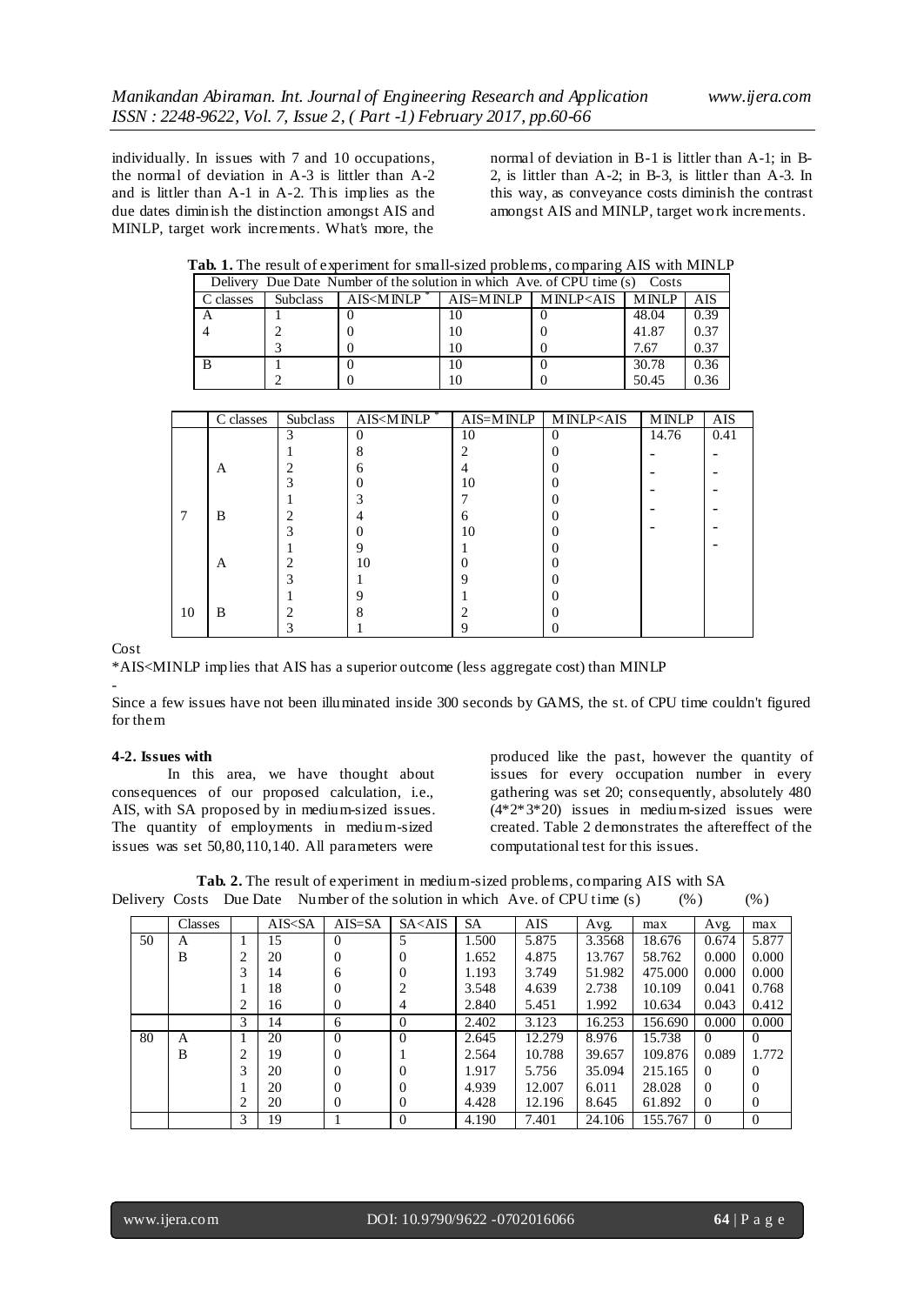*Manikandan Abiraman. Int. Journal of Engineering Research and Application www.ijera.com ISSN : 2248-9622, Vol. 7, Issue 2, ( Part -1) February 2017, pp.60-66*

| 110 | A |   | 20 |          | $\theta$ | 4.022 | 22.207 | 14.758 | 42.654  | O        |          |
|-----|---|---|----|----------|----------|-------|--------|--------|---------|----------|----------|
|     | B | ∠ | 20 | $\theta$ | $\theta$ | 3.810 | 15.892 | 30.030 | 95.338  | 0        | $\theta$ |
|     |   |   | 18 |          | $\theta$ | 2.895 | 9.891  | 50.717 | 300,000 | $\theta$ | $\theta$ |
|     |   |   | 20 | $\theta$ | $\theta$ | 7.781 | 22.657 | 10.256 | 44.755  | $\theta$ |          |
|     |   | ∠ | 20 | $\theta$ | $\theta$ | 7.302 | 20.461 | 13.377 | 75.304  | $\Omega$ |          |
|     |   |   | 19 |          | $\theta$ | 5.488 | 11.302 | 34.832 | 218.156 | $\theta$ |          |
| 140 | A |   | 20 | O        | $\theta$ | 5.037 | 34.630 | 14.564 | 72.348  | O        |          |
|     |   | ∠ | 20 | $\theta$ | $\theta$ | 5.250 | 26.626 | 45.090 | 88.867  | $\theta$ |          |

Subclass

Delivery Costs Due Date Number of the solution in which Ave. of CPU time (s) (%) (%) Subclass

| Classes | AIS <sa< th=""><th>AIS=SA</th><th><math>S_{A &lt; AIS}</math></th><th>SА</th><th>AIS</th><th>Avg.</th><th>max</th><th>Avg.</th><th>max</th></sa<> | AIS=SA | $S_{A < AIS}$ | SА     | AIS    | Avg.    | max     | Avg. | max |
|---------|---------------------------------------------------------------------------------------------------------------------------------------------------|--------|---------------|--------|--------|---------|---------|------|-----|
|         | 19                                                                                                                                                |        |               | 3.963  | 17.211 | 108.856 | 595.625 |      |     |
|         | 20                                                                                                                                                |        |               | 9.941  | 39.466 | 19.169  | 93.312  |      |     |
|         | 20                                                                                                                                                |        |               | 10.794 | 31.236 | 28.379  | 89.023  |      |     |
|         | 19                                                                                                                                                |        |               | 6.759  | 17.689 | 42.434  | 187.731 |      |     |

Table 2 demonstrates that the AIS calculation has found a superior arrangement, less target work than SA calculation in 450 (93.75%) issues, and its target capacity is equivalent to SA for 18 (3.75%) issues; consequently, AIS has fathomed 97.5% of all. problems with less equal total cost with respect to SA; SA has presented a better solution for only 2.5% of problems. However, the average run time of AIS is larger than SA. Column shows the deviation of SA from AIS when AIS has presented the better result than SA; Column shows the deviation of AIS from SA when SA has presented the better result than AIS. The average deviation of SA from AIS for 93.75% of problems, for which AIS has presented better result than SA, is 26.04%, while the average deviation of AIS from SA for 2.5% of problems that SA has presented better result than AIS, is 0.20%. The maximum deviation for SA and AIS is 595.63% and 5.69% respectively. These results shows that AIS is more efficient than SA. It is obvious from Table 2 that problems in class B has more average run time, for both SA and AIS, than problems in class A. So, as delivery costs increase, more time was required until the stopping criteria hold. In general, the value for subclass 3 is greater than subclass 2, and for subclass 2 is greater than subclass 1. Therefore, as due dates increase, the deviation of SA from AIS increases.

#### **V. CONCLUSION**

This paper presents an AIS algorithm for the scheduling and batching a set of jobs on a single machine with batch setup time for delivery to customers. In order to evaluate the performance of the AIS algorithm, computational tests are used. The computational results show that the proposed AIS framework is more efficient than the MINLP and the SA proposed by . Considering some constraints such as the number of vehicle and capacity for each vehicle, other machine

configurations for a manufacturer, such as the parallel machine or flow shop, routing delivery method, instead of directing delivery method, can be suggested for future works. In addition, another function for the total costs, such as total weighted lateness and delivery costs are suggested as well.

#### **REFERENCE**

- [1]. Agarwal R, Tiwari M, Mukherjee S. Artificial immune system based approach for solving resource constraint project scheduling problem, The International Journal of Advanced Manufacturing Technology, Vol. 34, Nos. 5-6, (2007), pp. 584-593.
- [2]. Gao J. A novel artificial immune system for solving multi objective scheduling problems subject to special process constraint, Computers & Industrial Engineering, Vol. 58, No. 4, (2010), pp. 602-609.
- [3]. Engin O, Döyen A. A new approach to solve hybrid flow shop scheduling problems by artificial immune system, Future Generation Computer Systems, Vol. 20, No. 6, (2004), pp. 1083-1095.
- [4]. Chandrasekaran M, et al. Solving job shop scheduling problems using artificial immune system, The International Journal of Advanced Manufacturing Technology, Vol. 31, Nos. 5-6, (2006), pp. 580-593.
- [5]. Steiner G, Zhang R. Approximation algorithms for minimizing the total weighted number of late jobs with late deliveries in two-level supply chains, Journal of Scheduling, Vol. 12, No. 6, (2009), pp. 565574
- [6]. Dasgupta D, Yu S, Nino F. Recent advances in artificial immune systems: models and applications, Applied Soft